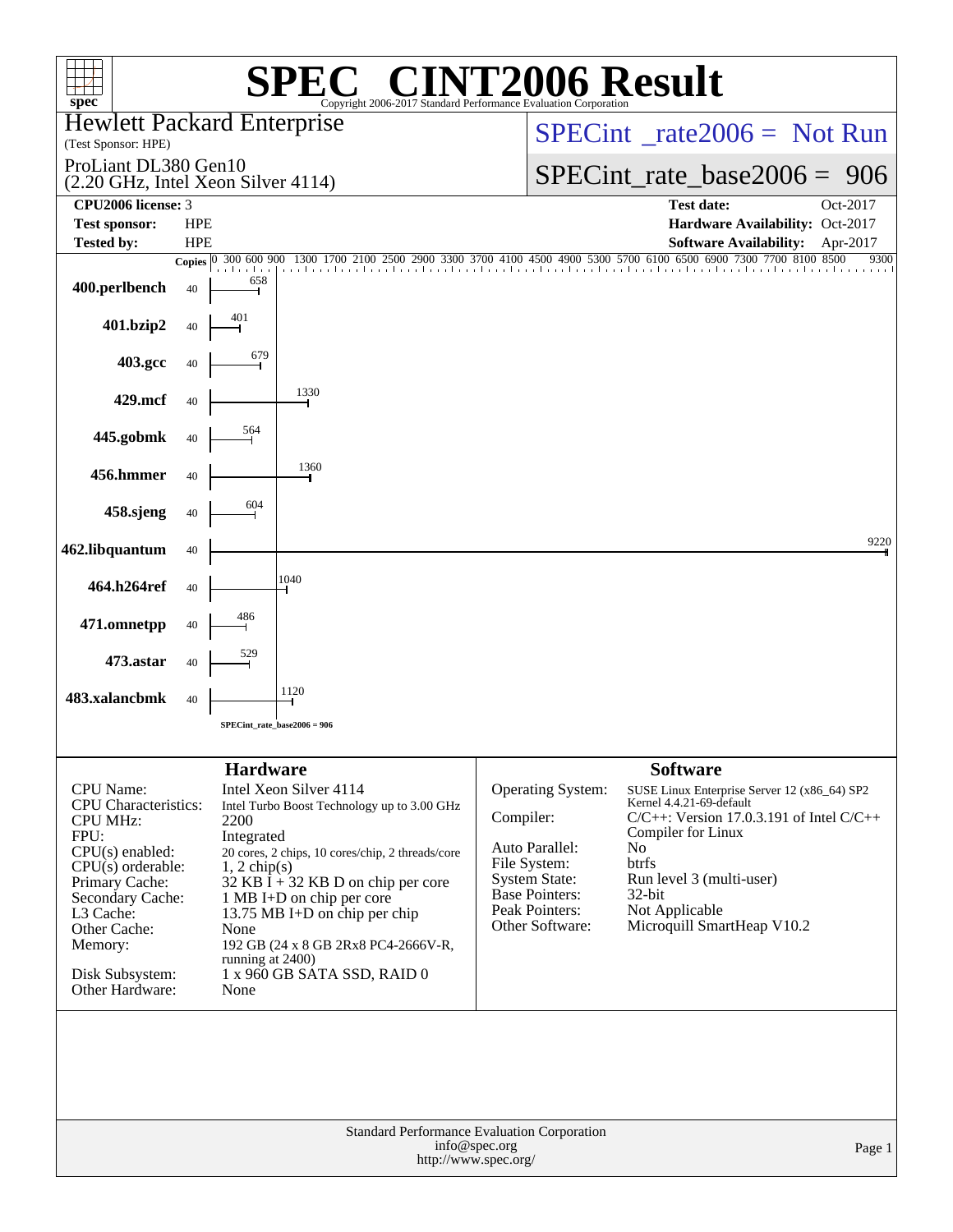

### Hewlett Packard Enterprise

(Test Sponsor: HPE)

ProLiant DL380 Gen10

(2.20 GHz, Intel Xeon Silver 4114)

[SPECint\\_rate2006 =](http://www.spec.org/auto/cpu2006/Docs/result-fields.html#SPECintrate2006) Not Run

## [SPECint\\_rate\\_base2006 =](http://www.spec.org/auto/cpu2006/Docs/result-fields.html#SPECintratebase2006) 906

**[CPU2006 license:](http://www.spec.org/auto/cpu2006/Docs/result-fields.html#CPU2006license)** 3 **[Test date:](http://www.spec.org/auto/cpu2006/Docs/result-fields.html#Testdate)** Oct-2017 **[Test sponsor:](http://www.spec.org/auto/cpu2006/Docs/result-fields.html#Testsponsor)** HPE **[Hardware Availability:](http://www.spec.org/auto/cpu2006/Docs/result-fields.html#HardwareAvailability)** Oct-2017 **[Tested by:](http://www.spec.org/auto/cpu2006/Docs/result-fields.html#Testedby)** HPE **[Software Availability:](http://www.spec.org/auto/cpu2006/Docs/result-fields.html#SoftwareAvailability)** Apr-2017

### **[Results Table](http://www.spec.org/auto/cpu2006/Docs/result-fields.html#ResultsTable)**

|                                                                                                          | <b>Base</b>   |                |       |                |            |                |                  | <b>Peak</b>   |                |              |                |              |                |              |
|----------------------------------------------------------------------------------------------------------|---------------|----------------|-------|----------------|------------|----------------|------------------|---------------|----------------|--------------|----------------|--------------|----------------|--------------|
| <b>Benchmark</b>                                                                                         | <b>Copies</b> | <b>Seconds</b> | Ratio | <b>Seconds</b> | Ratio      | <b>Seconds</b> | Ratio            | <b>Copies</b> | <b>Seconds</b> | <b>Ratio</b> | <b>Seconds</b> | <b>Ratio</b> | <b>Seconds</b> | <b>Ratio</b> |
| 400.perlbench                                                                                            | 40            | 594            | 658   | 594            | 658        | 594            | 657              |               |                |              |                |              |                |              |
| 401.bzip2                                                                                                | 40            | 960            | 402   | 962            | <u>401</u> | 967            | 399              |               |                |              |                |              |                |              |
| $403.\text{gcc}$                                                                                         | 40            | 475            | 678   | 474            | 679        | 473            | 681              |               |                |              |                |              |                |              |
| $429$ .mcf                                                                                               | 40            | 274            | 1330  | 274            | 1330       | 273            | 1330             |               |                |              |                |              |                |              |
| $445$ .gobm $k$                                                                                          | 40            | 743            | 565   | 744            | 564        | 744            | 564 <sub>l</sub> |               |                |              |                |              |                |              |
| 456.hmmer                                                                                                | 40            | 274            | 1360  | 277            | 1340       | 273            | 1360             |               |                |              |                |              |                |              |
| 458.sjeng                                                                                                | 40            | 802            | 603   | 801            | 604        | 801            | 605l             |               |                |              |                |              |                |              |
| 462.libquantum                                                                                           | 40            | 90.2           | 9190  | 89.9           | 9220       | 89.9           | 9220             |               |                |              |                |              |                |              |
| 464.h264ref                                                                                              | 40            | 851            | 1040  | 859            | 1030       | 854            | 1040             |               |                |              |                |              |                |              |
| 471.omnetpp                                                                                              | 40            | 513            | 487   | 514            | 486        | 515            | 486I             |               |                |              |                |              |                |              |
| 473.astar                                                                                                | 40            | 531            | 528   | 531            | 529        | 531            | 529              |               |                |              |                |              |                |              |
| 483.xalancbmk                                                                                            | 40            | 245            | 1130  | 246            | 1120       | 248            | 1110             |               |                |              |                |              |                |              |
| Results appear in the order in which they were run. Bold underlined text indicates a median measurement. |               |                |       |                |            |                |                  |               |                |              |                |              |                |              |

### **[Submit Notes](http://www.spec.org/auto/cpu2006/Docs/result-fields.html#SubmitNotes)**

 The numactl mechanism was used to bind copies to processors. The config file option 'submit' was used to generate numactl commands to bind each copy to a specific processor. For details, please see the config file.

## **[Operating System Notes](http://www.spec.org/auto/cpu2006/Docs/result-fields.html#OperatingSystemNotes)**

 Stack size set to unlimited using "ulimit -s unlimited" Transparent Huge Pages enabled by default Filesystem page cache cleared with: shell invocation of 'sync; echo 3 > /proc/sys/vm/drop\_caches' prior to run runspec command invoked through numactl i.e.: numactl --interleave=all runspec <etc> irqbalance disabled with "service irqbalance stop" tuned profile set wtih "tuned-adm profile throughput-performance" VM Dirty ratio was set to 40 using "echo 40 > /proc/sys/vm/dirty\_ratio" Numa balancing was disabled using "echo 0 > /proc/sys/kernel/numa\_balancing"

## **[Platform Notes](http://www.spec.org/auto/cpu2006/Docs/result-fields.html#PlatformNotes)**

 BIOS Configuration: Thermal Configuration set to Maximum Cooling Memory Patrol Scrubbing set to Disabled LLC Prefetcher set to Enabled LLC Dead Line Allocation set to Disabled Workload Pofile set to General Throughput Compute Minimum Processor Idle Power Core C-State set to C1E Workload Pofile set to Custom

Continued on next page

Standard Performance Evaluation Corporation [info@spec.org](mailto:info@spec.org) <http://www.spec.org/>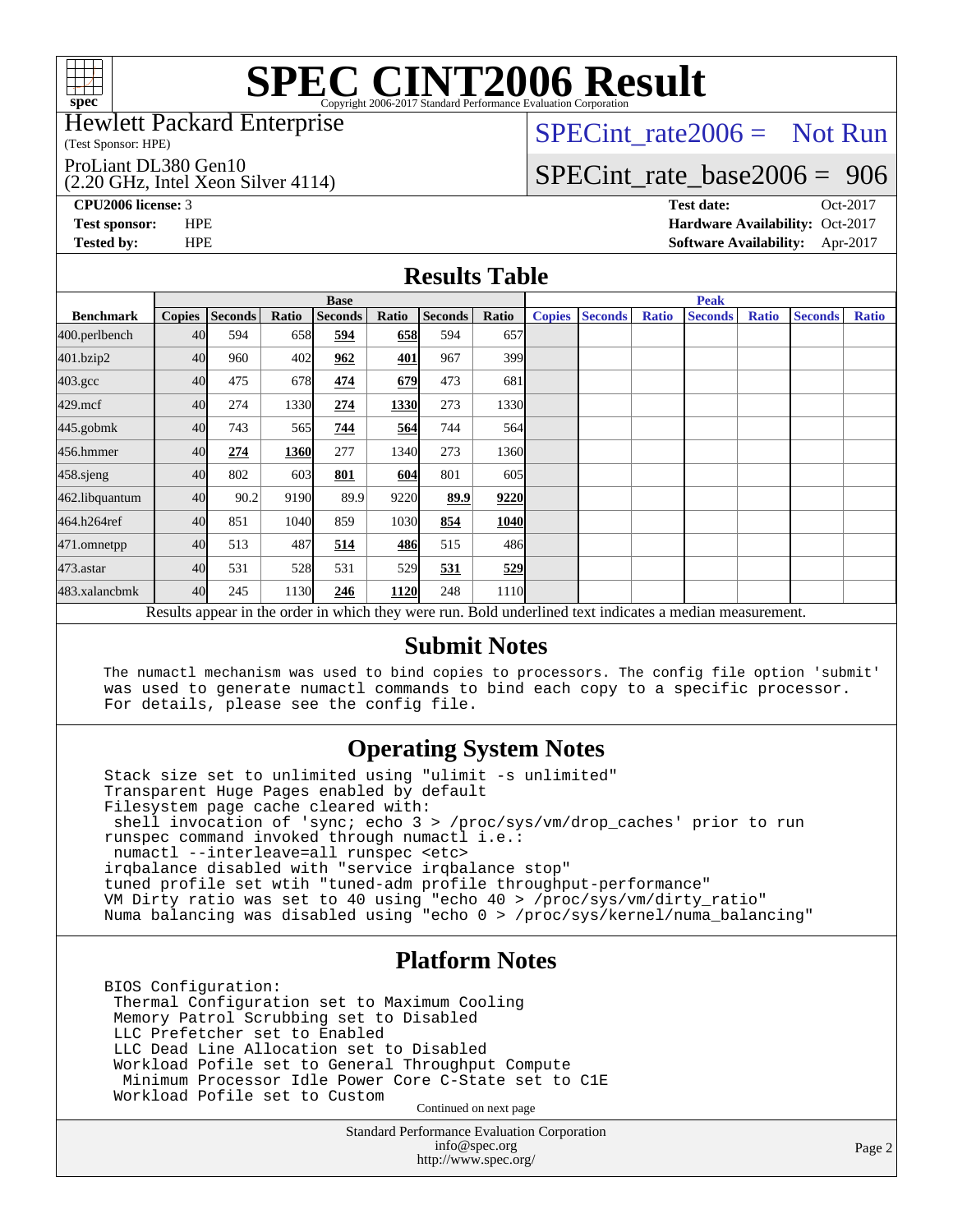

Hewlett Packard Enterprise

(2.20 GHz, Intel Xeon Silver 4114)

(Test Sponsor: HPE)

[SPECint\\_rate2006 =](http://www.spec.org/auto/cpu2006/Docs/result-fields.html#SPECintrate2006) Not Run

ProLiant DL380 Gen10

[SPECint\\_rate\\_base2006 =](http://www.spec.org/auto/cpu2006/Docs/result-fields.html#SPECintratebase2006) 906

**[CPU2006 license:](http://www.spec.org/auto/cpu2006/Docs/result-fields.html#CPU2006license)** 3 **[Test date:](http://www.spec.org/auto/cpu2006/Docs/result-fields.html#Testdate)** Oct-2017 **[Test sponsor:](http://www.spec.org/auto/cpu2006/Docs/result-fields.html#Testsponsor)** HPE **[Hardware Availability:](http://www.spec.org/auto/cpu2006/Docs/result-fields.html#HardwareAvailability)** Oct-2017 **[Tested by:](http://www.spec.org/auto/cpu2006/Docs/result-fields.html#Testedby)** HPE **[Software Availability:](http://www.spec.org/auto/cpu2006/Docs/result-fields.html#SoftwareAvailability)** Apr-2017

### **[Platform Notes \(Continued\)](http://www.spec.org/auto/cpu2006/Docs/result-fields.html#PlatformNotes)**

Standard Performance Evaluation Corporation [info@spec.org](mailto:info@spec.org) Sub-NUMA Clustering set to Disabled Sysinfo program /cpu2006/config/sysinfo.rev6993 Revision 6993 of 2015-11-06 (b5e8d4b4eb51ed28d7f98696cbe290c1) running on sys1-dl380-lic-srvr Wed Oct 25 18:29:25 2017 This section contains SUT (System Under Test) info as seen by some common utilities. To remove or add to this section, see: <http://www.spec.org/cpu2006/Docs/config.html#sysinfo> From /proc/cpuinfo model name : Intel(R) Xeon(R) Silver 4114 CPU @ 2.20GHz 2 "physical id"s (chips) 40 "processors" cores, siblings (Caution: counting these is hw and system dependent. The following excerpts from /proc/cpuinfo might not be reliable. Use with caution.) cpu cores : 10 siblings : 20 physical 0: cores 0 1 2 3 4 8 9 10 11 12 physical 1: cores 0 1 2 3 4 8 9 10 11 12 cache size : 14080 KB From /proc/meminfo MemTotal: 197554156 kB HugePages\_Total: 0 Hugepagesize: 2048 kB /usr/bin/lsb\_release -d SUSE Linux Enterprise Server 12 SP2 From /etc/\*release\* /etc/\*version\* SuSE-release: SUSE Linux Enterprise Server 12 (x86\_64) VERSION = 12 PATCHLEVEL = 2 # This file is deprecated and will be removed in a future service pack or release. # Please check /etc/os-release for details about this release. os-release: NAME="SLES" VERSION="12-SP2" VERSION\_ID="12.2" PRETTY NAME="SUSE Linux Enterprise Server 12 SP2" ID="sles" ANSI\_COLOR="0;32" CPE\_NAME="cpe:/o:suse:sles:12:sp2" uname -a: Linux sys1-dl380-lic-srvr 4.4.21-69-default #1 SMP Tue Oct 25 10:58:20 UTC 2016 (9464f67) x86\_64 x86\_64 x86\_64 GNU/Linux Continued on next page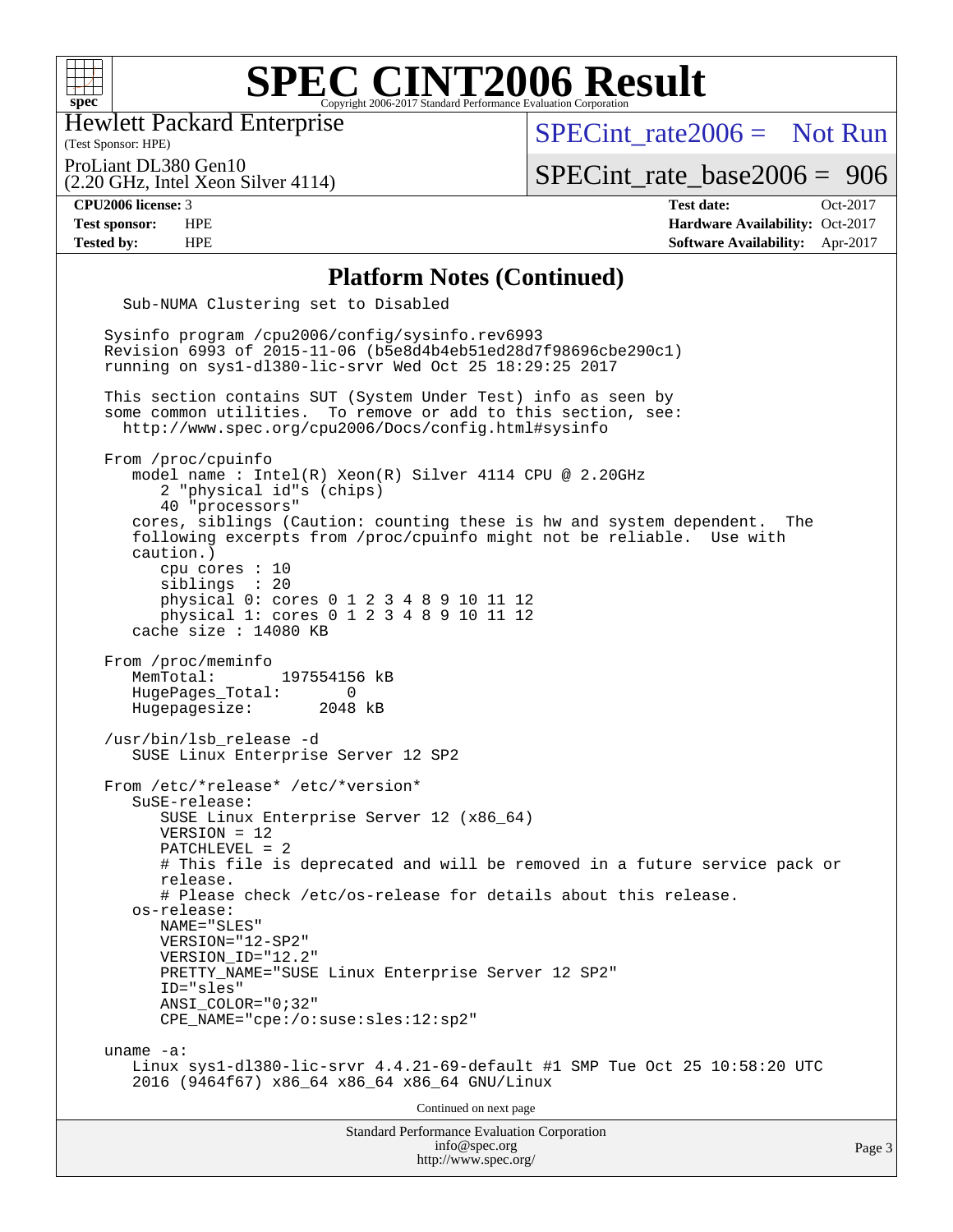

Hewlett Packard Enterprise

(2.20 GHz, Intel Xeon Silver 4114)

(Test Sponsor: HPE)

 $SPECint rate2006 = Not Run$ 

ProLiant DL380 Gen10

[SPECint\\_rate\\_base2006 =](http://www.spec.org/auto/cpu2006/Docs/result-fields.html#SPECintratebase2006) 906

**[CPU2006 license:](http://www.spec.org/auto/cpu2006/Docs/result-fields.html#CPU2006license)** 3 **[Test date:](http://www.spec.org/auto/cpu2006/Docs/result-fields.html#Testdate)** Oct-2017 **[Test sponsor:](http://www.spec.org/auto/cpu2006/Docs/result-fields.html#Testsponsor)** HPE **[Hardware Availability:](http://www.spec.org/auto/cpu2006/Docs/result-fields.html#HardwareAvailability)** Oct-2017 **[Tested by:](http://www.spec.org/auto/cpu2006/Docs/result-fields.html#Testedby)** HPE **[Software Availability:](http://www.spec.org/auto/cpu2006/Docs/result-fields.html#SoftwareAvailability)** Apr-2017

### **[Platform Notes \(Continued\)](http://www.spec.org/auto/cpu2006/Docs/result-fields.html#PlatformNotes)**

run-level 3 Oct 25 10:01

 SPEC is set to: /cpu2006 Filesystem Type Size Used Avail Use% Mounted on<br>
/dev/sdb3 btrfs 489G 39G 450G 8% / /dev/sdb3 btrfs 489G 39G 450G 8% / Additional information from dmidecode:

 Warning: Use caution when you interpret this section. The 'dmidecode' program reads system data which is "intended to allow hardware to be accurately determined", but the intent may not be met, as there are frequent changes to hardware, firmware, and the "DMTF SMBIOS" standard.

 BIOS HPE U30 09/29/2017 Memory: 24x UNKNOWN NOT AVAILABLE 8 GB 2 rank 2666 MHz, configured at 2400 MHz

(End of data from sysinfo program)

### **[General Notes](http://www.spec.org/auto/cpu2006/Docs/result-fields.html#GeneralNotes)**

Environment variables set by runspec before the start of the run: LD\_LIBRARY\_PATH = "/cpu2006/lib/ia32:/cpu2006/lib/intel64:/cpu2006/sh10.2"

 Binaries compiled on a system with 1x Intel Core i7-4790 CPU + 32GB RAM memory using Redhat Enterprise Linux 7.2

# **[Base Compiler Invocation](http://www.spec.org/auto/cpu2006/Docs/result-fields.html#BaseCompilerInvocation)**

[C benchmarks](http://www.spec.org/auto/cpu2006/Docs/result-fields.html#Cbenchmarks):

[icc -m32 -L/opt/intel/compilers\\_and\\_libraries\\_2017/linux/lib/ia32](http://www.spec.org/cpu2006/results/res2017q4/cpu2006-20171031-50414.flags.html#user_CCbase_intel_icc_c29f3ff5a7ed067b11e4ec10a03f03ae)

[C++ benchmarks:](http://www.spec.org/auto/cpu2006/Docs/result-fields.html#CXXbenchmarks)

[icpc -m32 -L/opt/intel/compilers\\_and\\_libraries\\_2017/linux/lib/ia32](http://www.spec.org/cpu2006/results/res2017q4/cpu2006-20171031-50414.flags.html#user_CXXbase_intel_icpc_8c35c7808b62dab9ae41a1aa06361b6b)

# **[Base Portability Flags](http://www.spec.org/auto/cpu2006/Docs/result-fields.html#BasePortabilityFlags)**

 400.perlbench: [-D\\_FILE\\_OFFSET\\_BITS=64](http://www.spec.org/cpu2006/results/res2017q4/cpu2006-20171031-50414.flags.html#user_basePORTABILITY400_perlbench_file_offset_bits_64_438cf9856305ebd76870a2c6dc2689ab) [-DSPEC\\_CPU\\_LINUX\\_IA32](http://www.spec.org/cpu2006/results/res2017q4/cpu2006-20171031-50414.flags.html#b400.perlbench_baseCPORTABILITY_DSPEC_CPU_LINUX_IA32) 401.bzip2: [-D\\_FILE\\_OFFSET\\_BITS=64](http://www.spec.org/cpu2006/results/res2017q4/cpu2006-20171031-50414.flags.html#user_basePORTABILITY401_bzip2_file_offset_bits_64_438cf9856305ebd76870a2c6dc2689ab) 403.gcc: [-D\\_FILE\\_OFFSET\\_BITS=64](http://www.spec.org/cpu2006/results/res2017q4/cpu2006-20171031-50414.flags.html#user_basePORTABILITY403_gcc_file_offset_bits_64_438cf9856305ebd76870a2c6dc2689ab) 429.mcf: [-D\\_FILE\\_OFFSET\\_BITS=64](http://www.spec.org/cpu2006/results/res2017q4/cpu2006-20171031-50414.flags.html#user_basePORTABILITY429_mcf_file_offset_bits_64_438cf9856305ebd76870a2c6dc2689ab) 445.gobmk: [-D\\_FILE\\_OFFSET\\_BITS=64](http://www.spec.org/cpu2006/results/res2017q4/cpu2006-20171031-50414.flags.html#user_basePORTABILITY445_gobmk_file_offset_bits_64_438cf9856305ebd76870a2c6dc2689ab) 456.hmmer: [-D\\_FILE\\_OFFSET\\_BITS=64](http://www.spec.org/cpu2006/results/res2017q4/cpu2006-20171031-50414.flags.html#user_basePORTABILITY456_hmmer_file_offset_bits_64_438cf9856305ebd76870a2c6dc2689ab) 458.sjeng: [-D\\_FILE\\_OFFSET\\_BITS=64](http://www.spec.org/cpu2006/results/res2017q4/cpu2006-20171031-50414.flags.html#user_basePORTABILITY458_sjeng_file_offset_bits_64_438cf9856305ebd76870a2c6dc2689ab) 462.libquantum: [-D\\_FILE\\_OFFSET\\_BITS=64](http://www.spec.org/cpu2006/results/res2017q4/cpu2006-20171031-50414.flags.html#user_basePORTABILITY462_libquantum_file_offset_bits_64_438cf9856305ebd76870a2c6dc2689ab) [-DSPEC\\_CPU\\_LINUX](http://www.spec.org/cpu2006/results/res2017q4/cpu2006-20171031-50414.flags.html#b462.libquantum_baseCPORTABILITY_DSPEC_CPU_LINUX) 464.h264ref: [-D\\_FILE\\_OFFSET\\_BITS=64](http://www.spec.org/cpu2006/results/res2017q4/cpu2006-20171031-50414.flags.html#user_basePORTABILITY464_h264ref_file_offset_bits_64_438cf9856305ebd76870a2c6dc2689ab) 471.omnetpp: [-D\\_FILE\\_OFFSET\\_BITS=64](http://www.spec.org/cpu2006/results/res2017q4/cpu2006-20171031-50414.flags.html#user_basePORTABILITY471_omnetpp_file_offset_bits_64_438cf9856305ebd76870a2c6dc2689ab)

Continued on next page

Standard Performance Evaluation Corporation [info@spec.org](mailto:info@spec.org) <http://www.spec.org/>